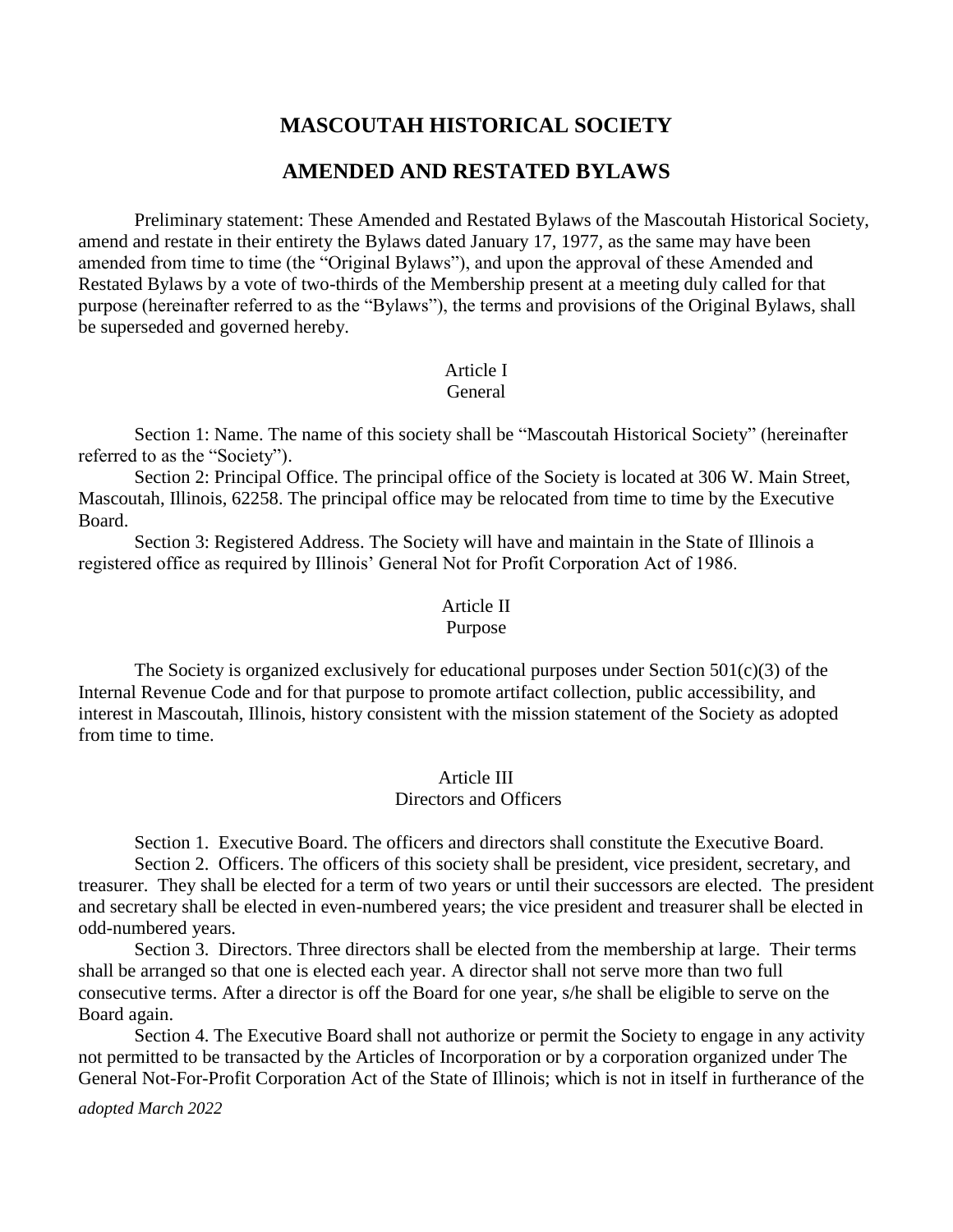purposes of the Society; and all income and property of the Society shall be applied exclusively for its not-for-profit purposes. The Executive Board may at their discretion:

- (a) Adopt and publish rules and regulations
- (b) Adopt and publish various levels of membership and a fee schedule for such levels of membership
- (c) Exercise for the Society all powers, duties and authority vested in or delegated to this Society by these Bylaws, the Articles of Incorporation, or otherwise
- (d) Declare the office of an officer or director of the Executive Board to be vacant in the event such member is absent from three (3) consecutive regular meetings of the Executive Board
- (e) Employ any independent contractor, agent, or such other employees as they deem necessary, and to prescribe their duties
- (f) Formulate policies for the maintenance, management, operation, repair and replacement of the real and personal property owned by or under the control of the Society
- (g) Make purchases for the maintenance, repair, replacement, administration, management and operation of the real and personal property of the Society and to delegate any such powers
- (h) Fill interim vacancies on the Executive Board by appointment until the meeting of the Society.

Section 5. Election. The election of officers and directors shall be held at the April meeting. A majority vote cast by ballot by those present and voting shall elect. Should there be but one candidate for each office to be filled, the election may be by voice. The term of office shall begin at the beginning of the next fiscal year.

Section 6. Vacancy. A vacancy in office except that of president shall call for the appointment of a nominating committee at the next regular society meeting, with the presentation of the slate and the election to follow at subsequent meetings.

Section 7. Officer Duties. The president and vice-president shall work together to ensure that the following duties are fulfilled:

- ❖ Report annually to the City of Mascoutah and the general membership on the activities and the financial status of the society
- ❖ Preside at Executive Board and General Meetings
- ❖ Accession, maintain, and inventory all of the museum's holdings
- ❖ Maintain a master calendar of events and activities

In addition, the vice-president shall assume the duties of the president in the event of absence, incapacity, or resignation of the president.

The secretary shall keep the minutes of meetings of the society and of the Executive Board; shall conduct all correspondence of the organization under the direction of the president; and shall ensure that the minutes of meetings of the society, including treasurer's reports, are distributed to the membership at or prior to the following meeting.

The treasurer shall be responsible for the safekeeping of society funds and for maintaining adequate financial records; shall deposit all monies received with a reliable banking company in the name of the Mascoutah Historical Society. Monies shall be paid out by numbered checks signed by the treasurer, the president, or the vice-president. The treasurer shall collect dues; shall be responsible for membership, including maintaining a list of members, conducting membership drives, processing new candidates for membership, and rendering an annual report on membership status; shall submit a written report monthly to the general membership; shall ensure that required documents are filed with state and federal departments of revenue to maintain the society's non-profit status; and shall render a written annual report based on the fiscal year.

*adopted March 2022*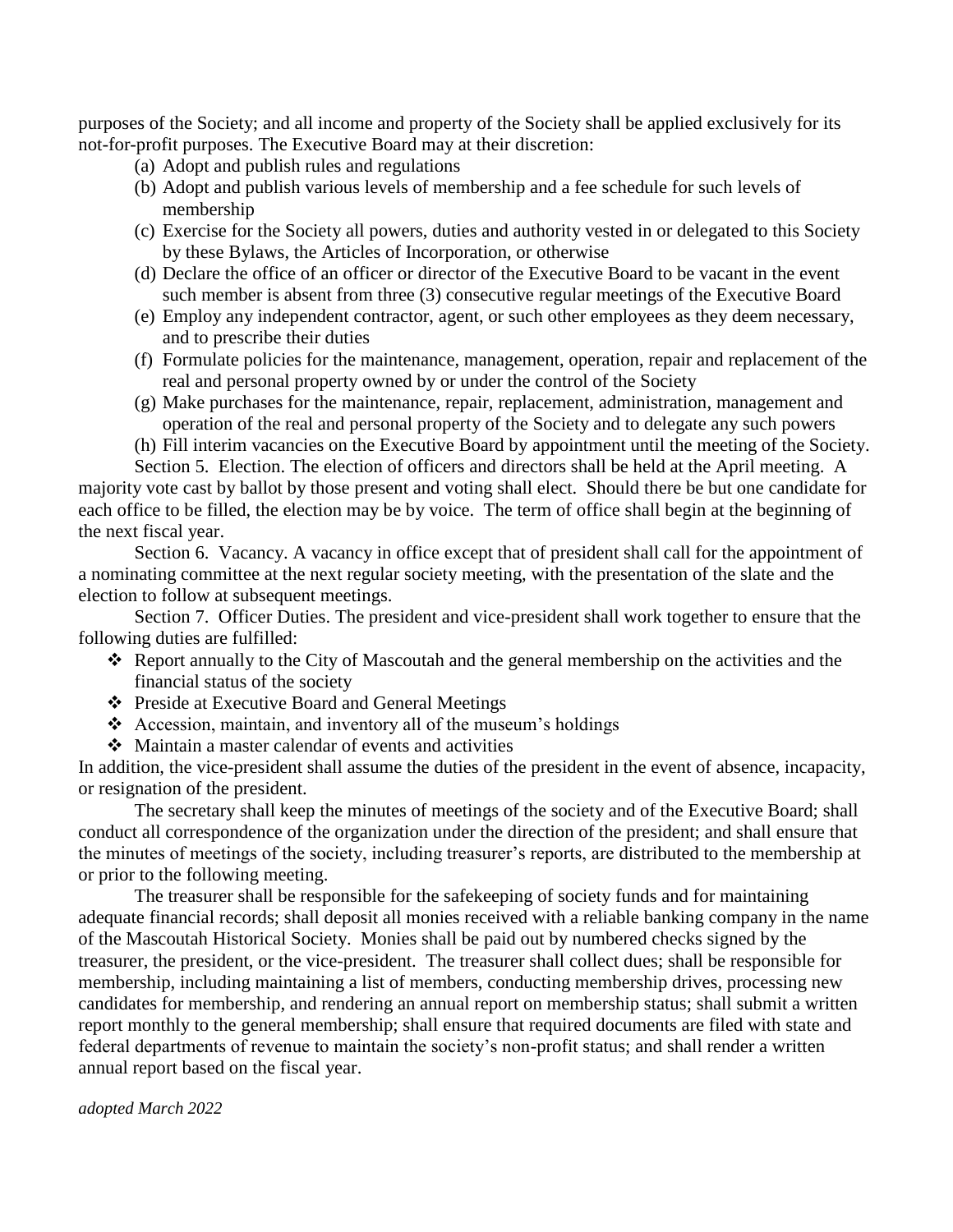#### Article IV Membership

Any person, business, or institution interested in the history of the Mascoutah area who applies for membership in any classification of membership and who tenders the necessary dues as established by the Executive Board shall thereby become a member.

# Article V

## Meetings

Section 1. Regular meetings of the society shall be held monthly excluding August and December at a time and date established from time to time by the Executive Board.

Section 2. The Executive Board shall meet quarterly. Special meetings of the Executive Board may be called by any officer or director of the society, at a time and place called for that purpose. Notice of any special meeting shall be given at least forty-eight (48) hours in advance.

Section 3. These meetings shall be subject to the parliamentary rules and practices as outlined in Roberts' Rules of Order (Revised) and such further regulations as the Society may adopt.

Section 4. Seven members of the society shall constitute a quorum at a regular meeting. At any meeting of the Executive Board, four members shall constitute a quorum.

### Article VI

# **Committees**

Section 1. The society shall have the following standing committees:

(a) Accessions Committee – responsible for overseeing the acquisition, accessioning, care, deaccessioning, and loan of the Society's collection.

(b) Exhibits Committee – responsible for creating new exhibits, and rotating existing and past exhibits.

(c) Program Committee – responsible for arranging suitable programs*.*

(d) Publications Committee - responsible for finding ways and means for publishing joint or individual research studies or books; newsletter to members; for publicity; for maintaining the society's website.

(e) Technology Committee – responsible for the maintenance and purchasing of technology equipment, supplies, and services, including (but not limited to) copiers, computers, software, printers, scanners, cameras, recording equipment, the telephone system, and the alarm system.

Section 2. The president shall appoint chairmen of the standing committees.

Section 3. Other committees, standing or ad hoc, may be established by the Executive Board.

# Article VII

### **Dissolution**

Upon the dissolution of the corporation, the Board of Directors shall, after paying or making provisions for the payment of all the liabilities of the corporation, dispose of all the assets of the corporation in such a manner or to such organization or organizations organized or operated exclusively for charitable and educational purposes as shall at the time qualify as an exempt organization or

*adopted March 2022*